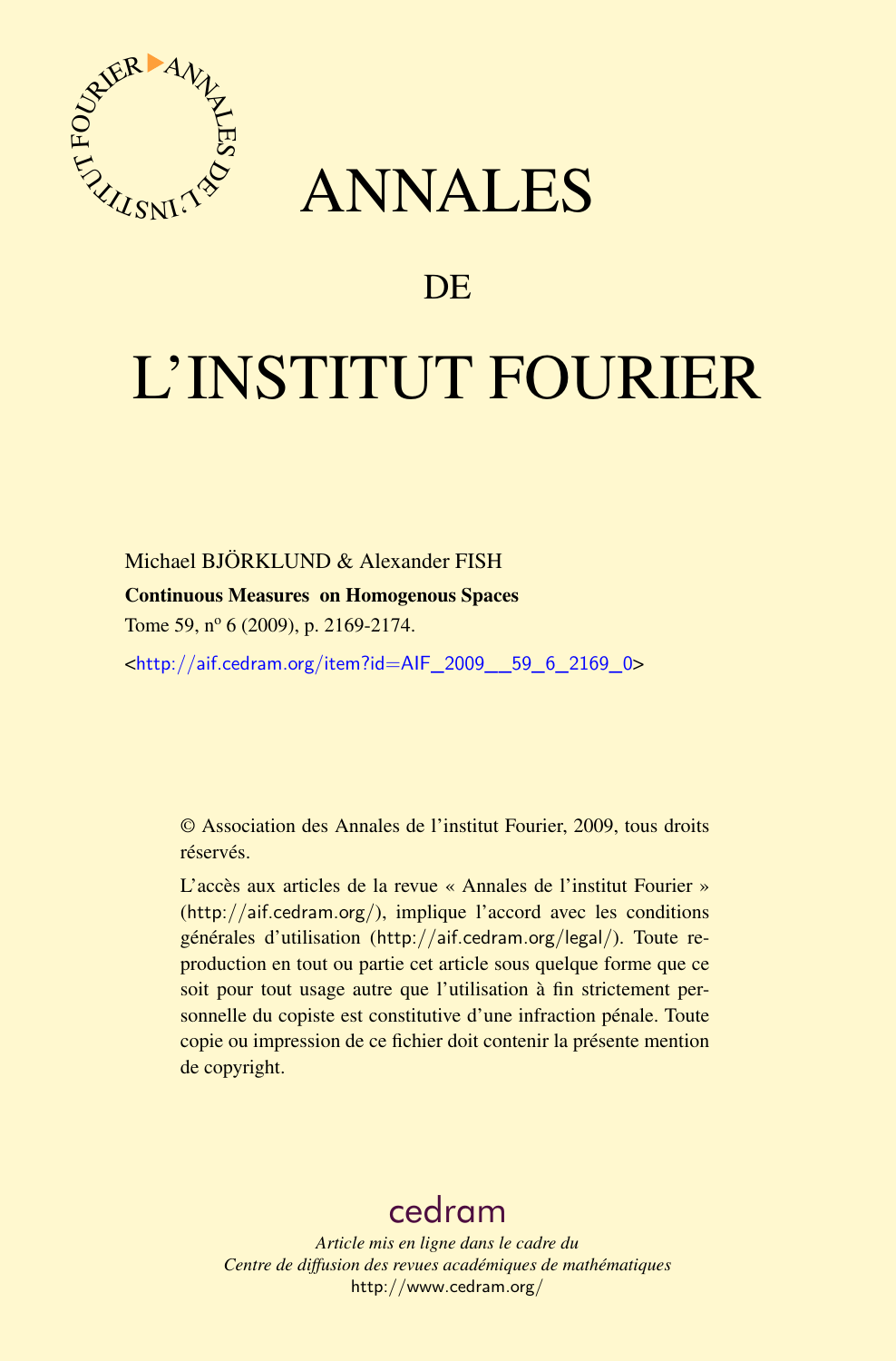Ann. Inst. Fourier, Grenoble **59**, 6 (2009) 2169-2174

### CONTINUOUS MEASURES ON HOMOGENOUS SPACES

#### **by Michael BJÖRKLUND & Alexander FISH**

ABSTRACT.  $\qquad$  In this paper we generalize Wiener's characterization of continuous measures to compact homogenous manifolds. In particular, we give necessary and sufficient conditions on probability measures on compact semisimple Lie groups and nilmanifolds to be continuous. The methods use only simple properties of heat kernels.

Résumé. — Dans ce travail, on étend la caractérisation des mesures continues, due à Wiener, à des variétés compactes et homogènes. Pour des groupes de Lie compacts et semisimples, et pour des nilvariétés, on trouve des conditions nécessaires et suffisantes pour qu'une mesure de probabilité soit continue. Les démonstrations s'appuient sur des propriétés élémentaires des noyaux de la chaleur.

#### **1. Introduction**

N. Wiener gave a very simple, necessary and sufficient, condition for the support of a probability measure  $\mu$  on the unit circle  $\mathbb T$  to contain points with positive mass. In fact, he proves the following formula ([\[7\]](#page-6-0))

$$
\lim_{N \to \infty} \frac{1}{2N+1} \sum_{|k| \leq N} |\hat{\mu}(k)|^2 = \sum_{x \in \mathbb{T}} |\mu({x})|^2.
$$

This result has found many applications in various areas in mathematics; most notably in ergodic theory and optimal control theory.

In this note we extend Wiener's criterion to compact homogenous Riemannian manifolds, i.e., compact Riemannian manifolds which admit a transitive action by isometries. Our two main examples are symmetric spaces of compact type (where other extensions of Wiener's lemma are

Keywords: Probability measures on groups, heat kernels.

Math. classification: 60Bxx, 60B15, 30Cxx, 30C40.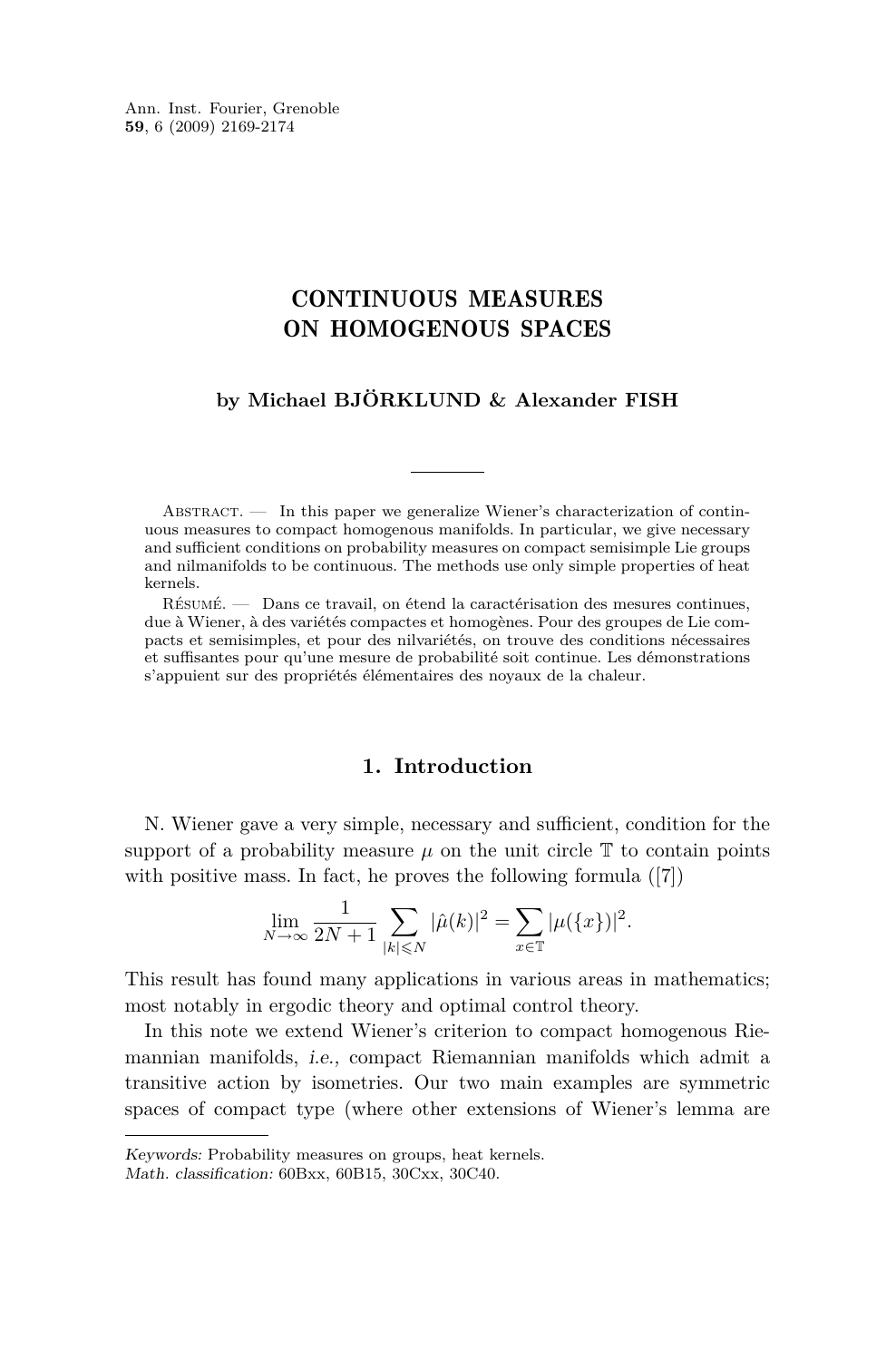known, due to Anoussis and Bisbas [\[2\]](#page-6-0)) and nilmanifolds. The Fourier coefficient of the measure is replaced with the integral of an eigenfunction of the Laplacian against the given measure. We will make use of the short– time behaviour of heat kernels on compact manifolds to deduce our results.

#### **2. A Generalized Wiener Lemma**

#### **2.1. Approximations of Diagonal Measures**

In this section we will briefly discuss the simple idea which lies behind this paper. Let  $(X, \mu)$  be a probability space, and suppose there is a family of complex–valued measurable functions on the direct product  $X \times X$ , which is dominated in absolute value by some integrable function with respect to the product measure  $\mu \times \mu$ , and converges pointwise to the indicator function of the diagonal of  $X \times X$ . By dominated convergence,

$$
\lim_{t \to 0^+} \int_{X \times X} F_t(x, y) \, d\mu(x) d\mu(y) = \sum_{x \in X} |\mu(\{x\})|^2.
$$

Suppose  $(X, q)$  is a compact Riemannian manifold. Let  $\Delta$  be the Laplacian associated to the Riemann metric *g*. It is a well-known fact [\[4\]](#page-6-0) that  $\Delta$  is a positive self-adjoint operator on  $L^2(X)$ , with respect to the Riemannian volume measure. We let  $\{\lambda_k\}_{k\geqslant 1}$  denote the eigenvalues of  $\Delta$ , and  $\{\varphi_k\}_{k\geqslant 1}$ the corresponding eigenfunctions, which are orthonormal in  $L^2(X)$ . Note that the sequence of eigenvalues is non-negative and unbounded. The heat kernel  $K_t$  is the unique solution to the equation

$$
\partial_t K_t(x, y) + \Delta_x K_t(x, y) = 0,
$$

with the initial condition  $\lim_{t\to 0^+} K_t(x,y) = \delta_y(x)$ . The heat kernel can be expressed as (see e.g., chapter 9 in [\[3\]](#page-6-0))

$$
K_t(x,y) = \sum_{k \geq 1} e^{-\lambda_k t} \varphi_k(x) \overline{\varphi_k(y)}.
$$

If  $(X, g)$  is a compact homogenous Riemannian manifold, *i.e.*, of the form  $G/K$ , where *G* is a Lie group, and *K* a closed subgroup of *G*, the Laplacian is equivariant under the action of *G* on  $L^2(X)$ , and thus,  $K_t(x, x)$  is independent of  $x \in X$ . If we assume that the volume has been normalized to be 1, we conclude that

$$
K_t(x,x) = \sum_{k \geqslant 1} e^{-\lambda_k t},
$$

ANNALES DE L'INSTITUT FOURIER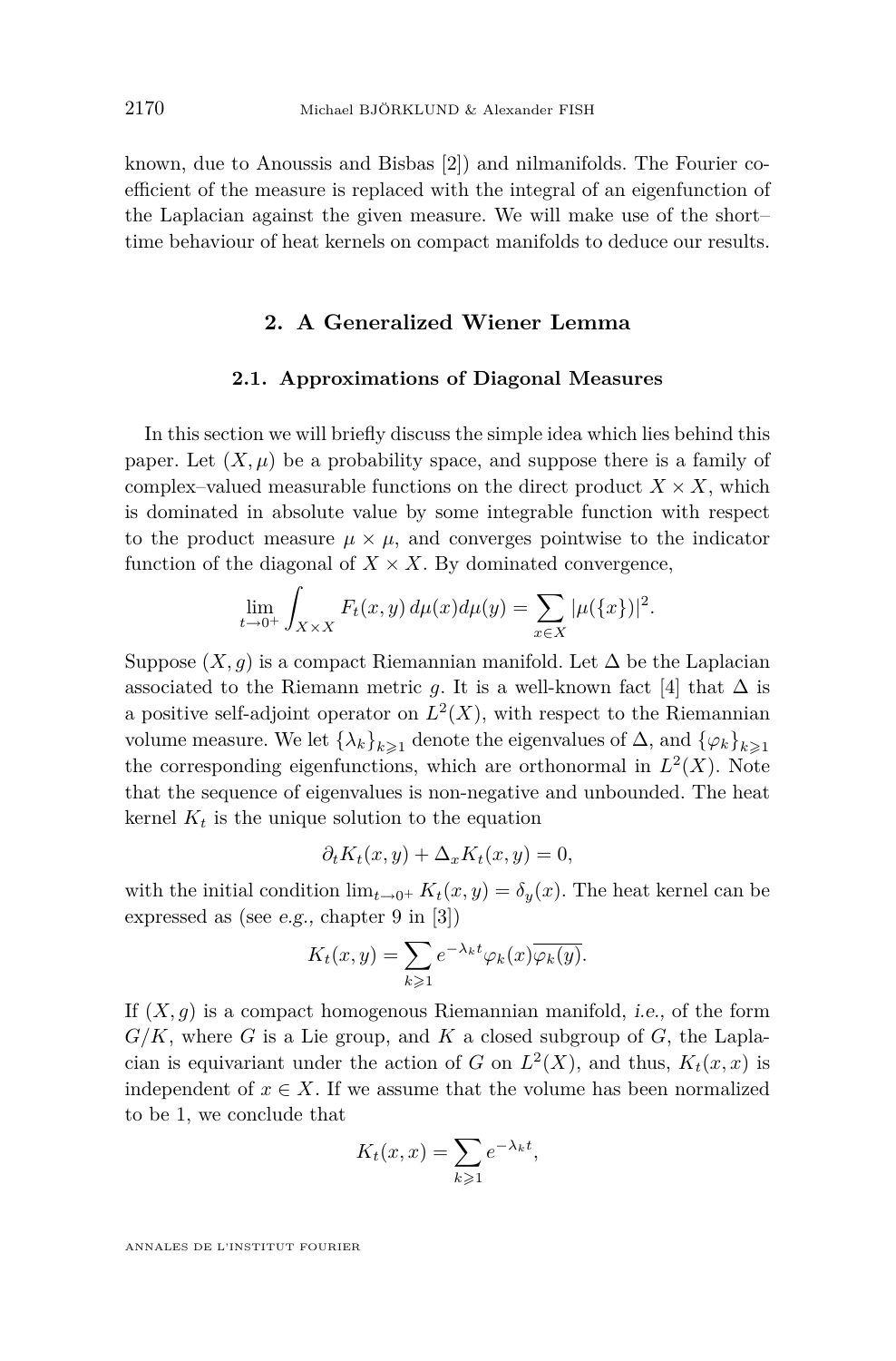<span id="page-3-0"></span>for all  $x \in X$ , since the eigenfunctions are orthonormal in  $L^2(X)$ . We now let

$$
F_t(x,y) = \frac{K_t(x,y)}{\sum_{k\geqslant 1} e^{-\lambda_k t}}.
$$

From the above discussion, it should be clear that *F<sup>t</sup>* satisfies the properties above.

If  $\mu$  is a probability measure on X, we define

$$
\mu_k = \int_X \varphi_k(x) \, d\mu(x), \quad k \geqslant 1.
$$

We can now formulate our first result:

LEMMA  $2.1.$  — Let *X* be a compact Riemannian homogenous space. If *µ* is a probability measure on *X*, then

$$
\lim_{t \to 0^+} \frac{\sum_{k \geq 1} |\mu_k|^2 e^{-\lambda_k t}}{\sum_{k \geq 1} e^{-\lambda_k t}} = \sum_{x \in X} |\mu({x})|^2.
$$

In particular, if *X* is the standard *d*–dimensional torus, the lemma translates to

$$
\lim_{t \to 0^+} \frac{\sum_{k \in \mathbb{Z}^d} |\hat{\mu}(k)|^2 e^{-4\pi^2 ||k||^2 t}}{\sum_{k \in \mathbb{Z}^d} e^{-4\pi^2 ||k||^2 t}} = \sum_{x \in \mathbb{T}^d} |\mu(\{x\})|^2,
$$

where  $\hat{\mu}$  is the Fourier transform of  $\mu$  and  $||k||$  is the  $l^2$ -norm of  $k \in \mathbb{Z}^d$ . We will generalize this formula in two directions: To symmetric spaces of compact type and to compact Heisenberg manifolds.

#### **2.2. Continuous Measures on Compact Lie Groups**

Let *G* be a compact, simply connected and semisimple Lie group. It is a well-known fact [\[8\]](#page-6-0) that the set of irreducible unitary representations of *G* is parameterized by dominant weights. We let *D* denote the set of dominant weights of the Lie algebra of *G*, and if  $\lambda$  is in *D*, we let  $\pi_{\lambda}$  denote the associated representation and  $d<sub>\lambda</sub>$  the dimension of this representation. Recall that all irreducible representations are finite–dimensional. The matrix coefficients of  $\pi_{\lambda}$  are common eigenvectors of the Casimir element restricted to the representation, and they all have the same eigenvalue, which we will denote by  $c_{\lambda}$ . The character  $\chi_{\lambda}$  is defined to be the normalized trace of  $\pi_{\lambda}$ , and thus  $\chi_{\lambda}(e) = 1$ , where *e* is the identity in *G*. The heat kernel on *G* can be expressed as [\[6\]](#page-6-0)

$$
K_t(x,y) = \sum_{\lambda \in D} \chi_{\lambda}(x) \overline{\chi_{\lambda}(y)} e^{-tc_{\lambda}}.
$$

TOME 59 (2009), FASCICULE 6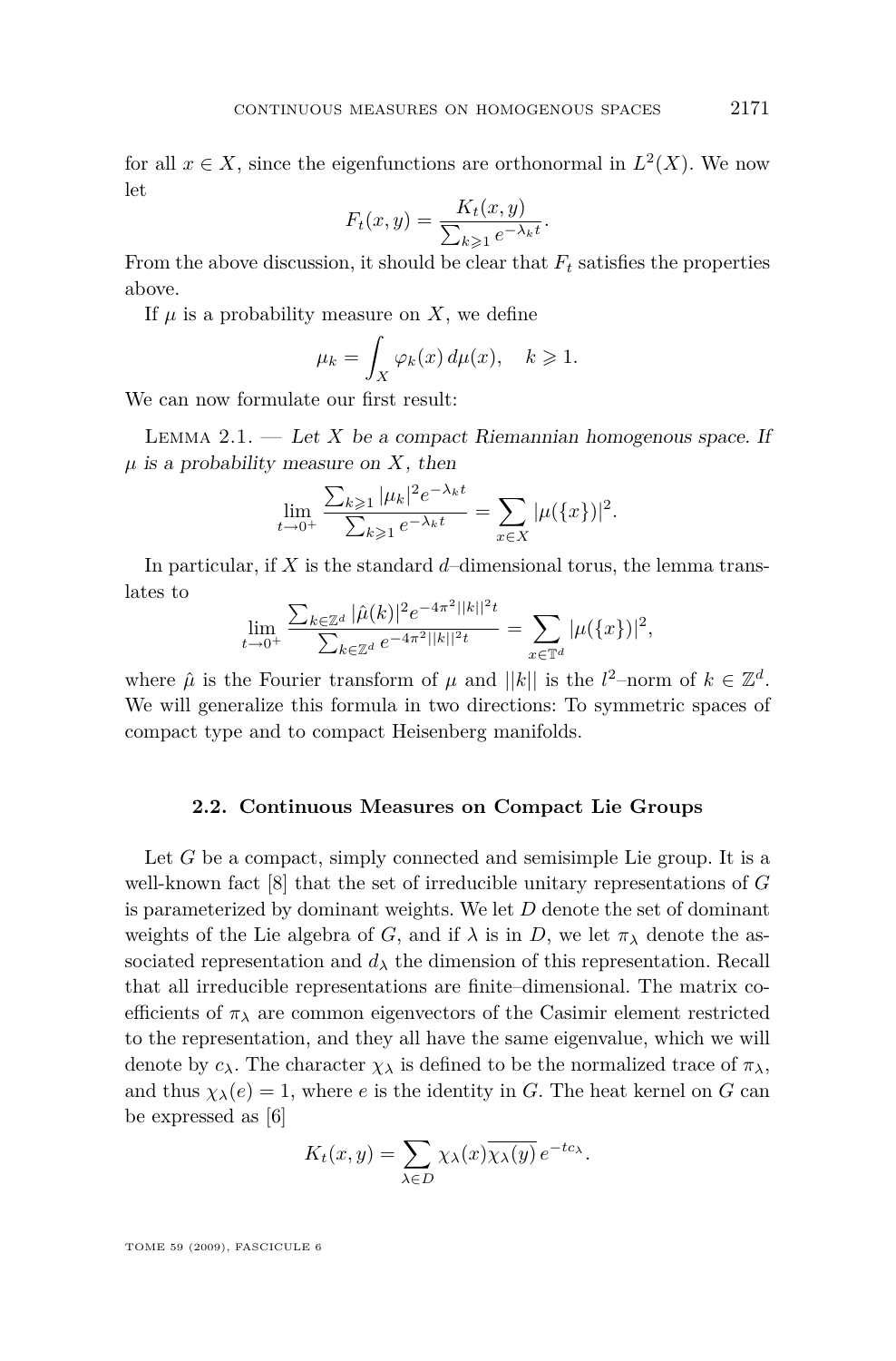If  $\mu$  is a probability measure on  $G$ , we define

$$
\mu_{\lambda} = \int_X \chi_{\lambda}(x) d\mu(x).
$$

By lemma [2.1,](#page-3-0) we now have

THEOREM 2.2. — Let  $G$  be a compact, simply connected and semisimple Lie group, and suppose  $\mu$  is a probability measure on *G*. Then,

$$
\lim_{t \to 0^+} \frac{\sum_{\lambda \in D} |\mu_{\lambda}|^2 e^{-tc_{\lambda}}}{\sum_{\lambda \in D} e^{-tc_{\lambda}}} = \sum_{g \in G} |\mu({g})|^2.
$$

This formula should be compared to Anoussis and Bisbas result in [\[2\]](#page-6-0). They prove, if *G* is a compact semi-simple Lie group and  $\{A_n\}_{n\geq 1}$  is a sequence of subsets of dominant weights, satisfying some technical assumptions, then

$$
\lim_{n \to \infty} \frac{1}{|A_n|} \sum_{\lambda \in A_n} d_{\lambda}^{-1} ||\hat{\mu}(\pi_{\lambda})||_2^2 = \sum_{x \in G} |\mu(\{x\})|^2,
$$

where *|| · ||* denotes the Hilbert–Schmidt norm, and

$$
\hat{\mu}(\pi_{\lambda}) = \int_G \pi_{\lambda}(x^{-1}) d\mu(x)
$$

is the operator–valued Fourier transform of  $\mu$ .

Example 2.3. — We now consider the group  $G = SU(2)$ . In this case, the dominant weights are positive half-integers [\[8\]](#page-6-0), and  $c_{\lambda} = \frac{1}{2}\lambda(1 + \lambda)$ . The character associated to the weight  $\lambda$  (restricted to the maximal torus  $\mathbb{T}^1$ ) is given by:

$$
\chi_{\lambda}(t) = \frac{\sin((2\lambda + 1)\pi t)}{(2\lambda + 1)\sin(\pi t)}, \quad t \in \mathbb{R},
$$

Thus, theorem 2.2 takes the form,

$$
\lim_{t \to 0^+} \frac{\sum_{2\lambda \in \mathbb{Z}_+} |\mu_\lambda|^2 e^{-\frac{1}{2}\lambda(1+\lambda)t}}{\sum_{2\lambda \in \mathbb{Z}_+} e^{-\frac{1}{2}\lambda(1+\lambda)t}} = \sum_{x \in G} |\mu(\{x\})|^2.
$$

The extension of the above result to symmetric spaces of compact type is straight–forward.

ANNALES DE L'INSTITUT FOURIER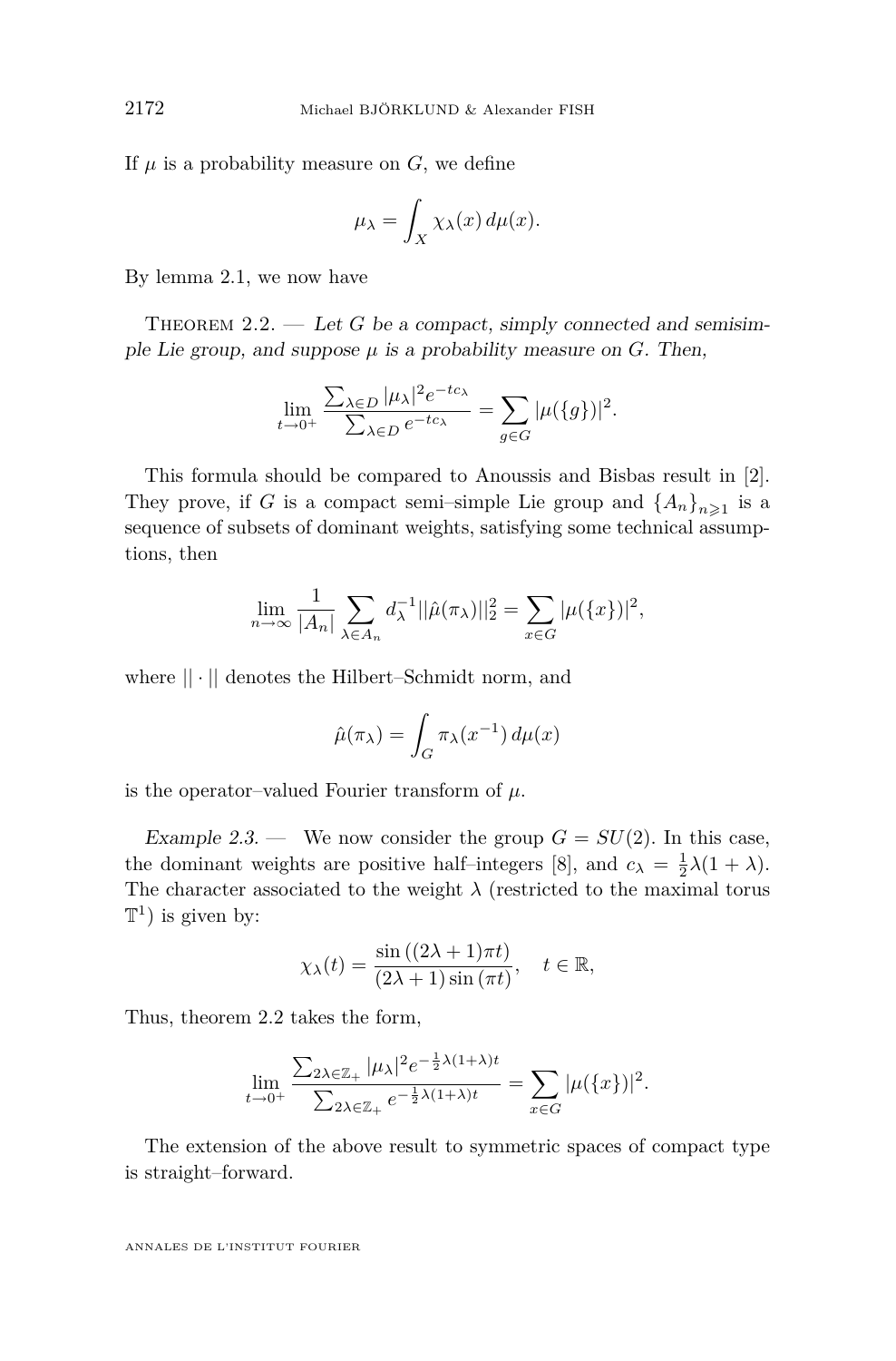#### **2.3. Continuous Measures on Nilmanifolds**

The real Heisenberg group  $H_n$  is defined to be the group

$$
H_n = \left\{ \left( \begin{array}{cccc} 1 & x_1 & \dots & x_n & z \\ \vdots & & & & \\ & & \ddots & & \\ & & & 0 & \vdots \\ & & & & & \\ 0 & & & & & & \\ & & & & & & 1 \end{array} \right) \mid x, y \in \mathbb{R}^n, z \in \mathbb{R} \right\},
$$

and we let  $\Gamma_n$  denote the restriction of  $H_n$  to integer points. It is a wellknown fact that the quotient  $X_n = H_n/\Gamma_n$  is a compact Riemannian manifold (the Riemann structure is induced from Euclidean structure on the Lie algebra of  $H_n$ ). The spectrum of the Laplacian on  $X_n$  was calculated by Deninger and Singhof in [\[5\]](#page-6-0). We will briefly recall their result. The spectrum is decomposed into two parts: the first part is parameterized by  $k, h \in \mathbb{Z}^n$ with eigenfunctions

$$
f_{k,h}(x,y,z) = e^{2\pi i(\langle k,x\rangle + \langle h,y\rangle)}
$$

with eigenvalues

$$
\lambda_{k,h} = -4\pi^2(||k||^2 + ||h||^2).
$$

The second part of the spectrum consists of eigenfunctions of the form,

$$
g_{q,m,h}(x,y,z)
$$
  
=  $e^{2\pi i(mz+\langle q,y\rangle)}\prod_{j=1}^n\left[\sum_{k\in\mathbb{Z}}F_{h_j}\left(\sqrt{2\pi|m|}\left(x_j+\frac{q_j}{m}+k\right)\right)e^{2\pi ikmy_j}\right]$ 

where  $m \in \mathbb{Z} - \{0\}$ ,  $q \in \mathbb{Z}^n$  and  $h = (h_1, \ldots, h_n) \in \mathbb{N}_0^n$ , with eigenvalues

$$
\lambda_{q,m,h} = -2\pi |m|(2h_1 + \ldots + 2h_n + n + 2\pi |m|).
$$

Here,  ${F_\nu}_{\nu \geqslant 0}$  denotes the Hermite functions,

$$
F_{\nu}(t) = (-1)^{\nu} e^{t^2/2} \frac{d^{\nu}}{dt^{\nu}} e^{-t^2}, \quad \nu \geq 0.
$$

As before, if  $\mu$  is a probability measure on  $X_n$ , we define

$$
\mu_{k,h} = \int_{X_n} f_{k,h} d\mu
$$

and

$$
\mu_{q,m,h} = \int_{X_n} g_{k,m,h} \, d\mu.
$$

We can now formulate a generalization of Wiener's lemma on the nilmanifolds  $X_n$ .

TOME 59 (2009), FASCICULE 6